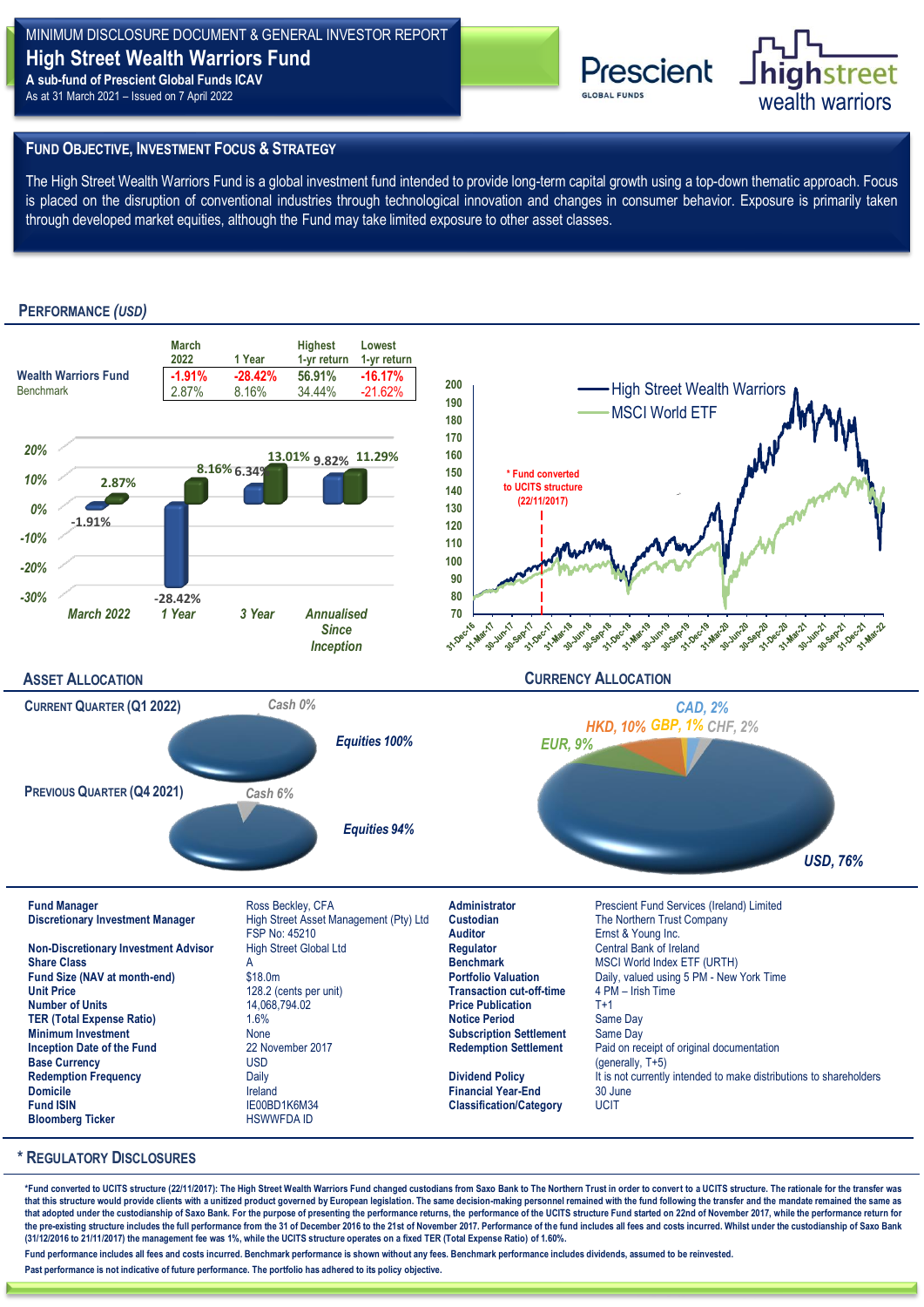MINIMUM DISCLOSURE DOCUMENT & GENERAL INVESTOR REPORT **High Street Wealth Warriors Fund A sub-fund of Prescient Global Funds ICAV** As at 31 March 2021 – Issued on 7 April 2022



## **RISK & REWARD PROFILE FUND COMMENTARY**

**P**<br>**PORTFOLIO BUILDED IN THE CONTENTING CONTENT** March capped of a tumultuous first quarter for equity markets with US stocks recording their first quarterly decline since the onset of the Covid pandemic at the start of 2020. Soaring inflation was further amplified by Russia's invasion of Ukraine as fuel and commodity prices surged. The two nations make up a significant proportion of the global agricultural trade, contributing around 53% of sunflower oil exports, and 27% and 23% of wheat and barley respectively. With no immediate end to the conflict in sight it looks likely that inflation will continue to rise, and markets are now expecting around eight rate hikes in the US this year compared to just three previously. **P P** OCTOBER **P** OCTOBER **1999** 

With citizens worldwide feeling the pinch of rising prices, there is increasing pressure on governments to deploy fiscal policy alongside central banks' monetary policy. Last week the White House announced that it will release one million barrels of crude oil a day for six months from its Strategic Petroleum Reserve in an effort to alleviate the pain of rising fuel prices. President Biden declared that "it is by far the largest release of our national reserve ever to provide a historic amount of supply", a statement which puts into perspective the extent of the inflation issue that the world is currently facing.

After a sustained sell-off Chinese stocks bounced back sharply when Vice Premier Liu He, the nation's senior economic advisor and third most senior official in government, gave a speech to China's State Council pledging to stabilise financial markets and take measures to boost economic growth. He covered a number of market-friendly topics including the need for accommodative monetary policy, measures to help reduce risks for property developers, and support companies looking to list on overseas markets. Most importantly for Wealth Warriors was the news that regulation on Chinese Big Tech ("platform companies") will soon finish and that regulators were working with their American counterparts to cooperate on a plan to stop Chinese ADRs becoming delisted.

After a rough period for Chinese markets this was welcome news to investors who have faced increased regulation, a property crisis and Zero-Covid policies over the past year. Shares reacted with appropriate relief following the news, with one-day surges across the Fund's holdings including: Pinduoduo +56.1%, JD.com +39.4%, Alibaba +36.8%, Tencent +33.4%, Alibaba Health +27.6%. There is still a long way to go for Chinese valuations to recover, however, and a number of stocks still ended March in the red despite this massive bounce. That being said, we are deeply encouraged by the dialogue coming from leading officials. It is a strong signal that sentiment is turning, and we will be watching closely to see these words put into action.

Q1 earnings season has largely concluded, with the majority of companies within the Fund having reported by the end of March. Key highlights include:

- Tencent reported revenue growth of 8%, their slowest figure since listing in Hong Kong in 2004. Muted domestic gaming and advertising numbers highlighted the tough regulatory environment in China, whereas international gaming surged 34%.
- Pinduoduo released revenue figures that fell short of expectations as monthly active users only grew 2% to 733m, despite increasing their active spend by 33%. However, the company did record a profit in Q4 as they continued to focus on controlling costs, with the proceeds going towards sustained investment in R&D and agriculture initiatives
- JD.com reported revenue that was in-line and a good profit beat despite the tough regulatory environment. Annual active customer accounts increased 21% to 570m, while the adjusted operating margin in their primary retail business increased from 1.9% to 2.1%.
- Crowdstrike posted a set of blockbuster results, increasing revenue by 63% as cybersecurity continues to become an everincreasing need for corporations. They achieved record annual recurring revenue during the quarter, and its accelerated growth indicates continued strength in their subscription-based business model.

The Fund returned -1.91% for March relative to the MSCI World Index up 2.87%, and Nasdaq Composite Index up 3.41%. It has been a tough first quarter for growth stocks, particularly for the smaller-cap sector and the less established disruptors. These stocks typically get sold-off more heavily in "risk-off" environments as investors flock to so-called "safe-havens". The small-cap Russell 2000 Growth Index underperformed the Russell 2000 Value Index by more than 10% during the quarter, since their future profits get heavily discounted in valuation models by rising interest rates. Even for the large-cap indices, Value hasn't outperformed Growth by a greater amount since the dot-com bubble in the early 2000s. However, we remain of the conviction that over a longer time horizon high growth disruptors will continue to outperform, and with sentiment beginning to turn in China we are optimistic for the quarters ahead.